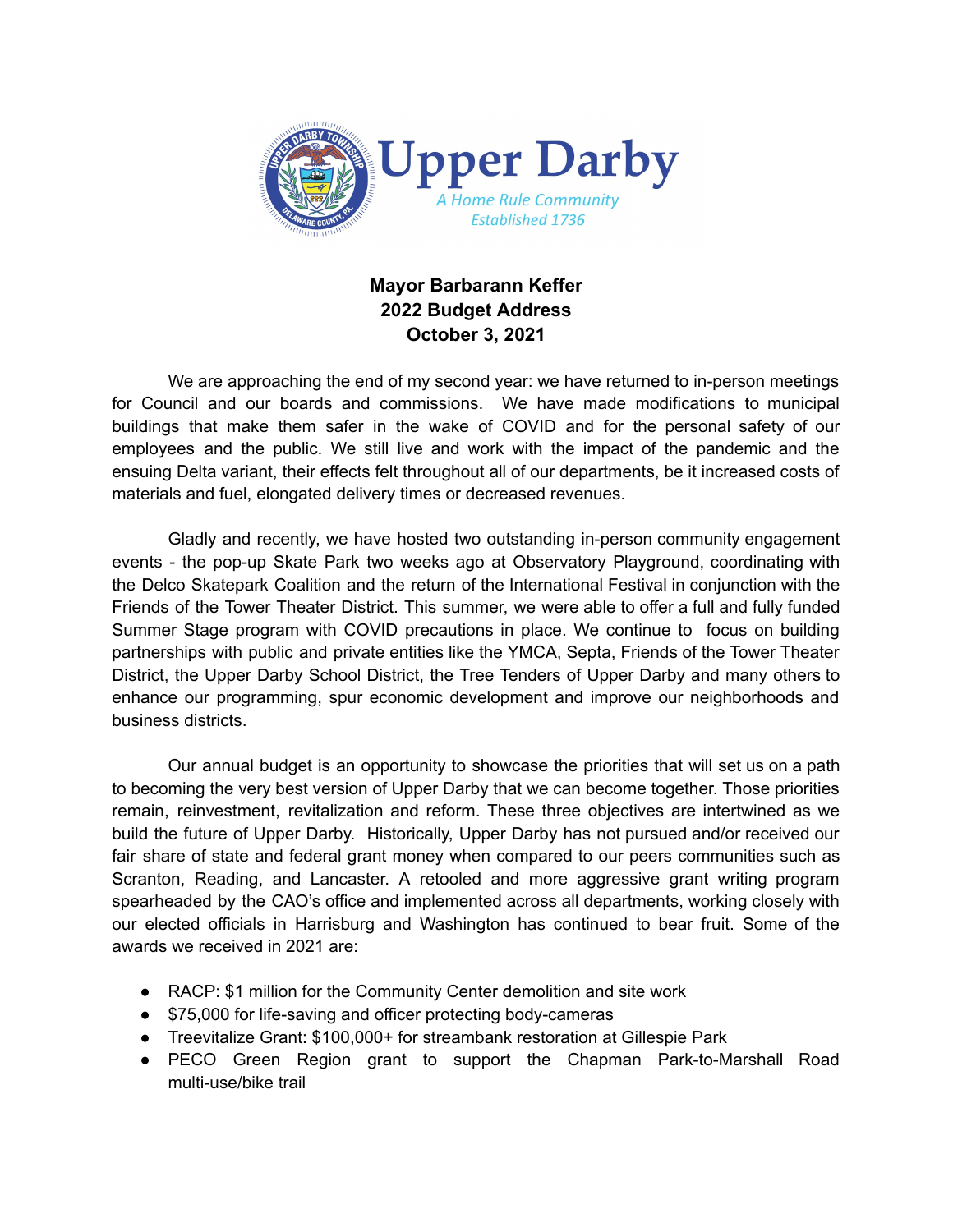- \$425,000 from the Commonwealth Financing Authority for pedestrians improvements on Market Street & Powell Lane
- \$735,000 for 6 brand new cleaner-energy trash trucks

In addition, we have new programming initiatives to help spur development and improve public safety. The vacant property registration program will help combat blight while the Upper Darby Planning Commission will guarantee community input at an early stage in the land development process and into our future zoning code. The new Fire Code Inspection Program and the PA Department of Community and Economic Development management study of our combination career and part-time fire department will reduce community risk and improve response times and overall operations. Soon, we will be rolling out our new website and completing the transition from the AS400 system to a modern software system that increases efficiency across departments and will allow online tax and fee payments. The parking department now offers a phone app payment option at our meters and soon will offer electric vehicle charging stations in Municipal lot #1.

We are at the preliminary stage of the budget season. This year's budget continues to address the more than \$6 million structural deficits we inherited and worked hard to balance last year with no increase in taxes or fees. Once again, we do not anticipate the need to increase taxes in order to deliver a balanced budget for 2022. Unfortunately though, the nature of a structural deficit is that it recurs annually until the underlying cause or causes are addressed. In our case, the trash and sewer fees, which do not currently cover the real cost of sanitation and sewage disposal and treatment, continue to create serious budget challenges. Additionally, we inherited a budget where more than seven and a half of every ten tax dollars are already committed to staff salaries that are subject to contractually mandated annual increases. These factors when taken with the rising cost of fees from the sewer and solid waste authorities create serious challenges.

One major step we have taken is, working with AQUA, we plan to institute a more fair and equitable usage-based sewer fee system. This will not only help address the structural deficit it will ease the burden placed on seniors and others by the old flat-rate fees. Bills would be issued quarterly and you would only pay for what you actually use unlike now when a family of five or a business is paying the same fee as a single senior citizen living on a fixed income. Many municipalities in the county already use this system.

This year I plan to introduce a trash fee rebate program for seniors and other residents who also qualify for the state's Property Tax rebate. We will be working closely with our state representatives to ensure that all eligible residents receive this rebate. In order to offer this important and well deserved rebate and to address the sanitation shortfall in a responsible way, we do anticipate a trash fee increase of less than \$4 per month.

Over the next few years, we will work to further address the structural deficits. Administratively, we have implemented measures to cut costs in sewer and sanitation fees. Our recycling costs have been lowered by 30% by negotiating a new contract with a new hauler. We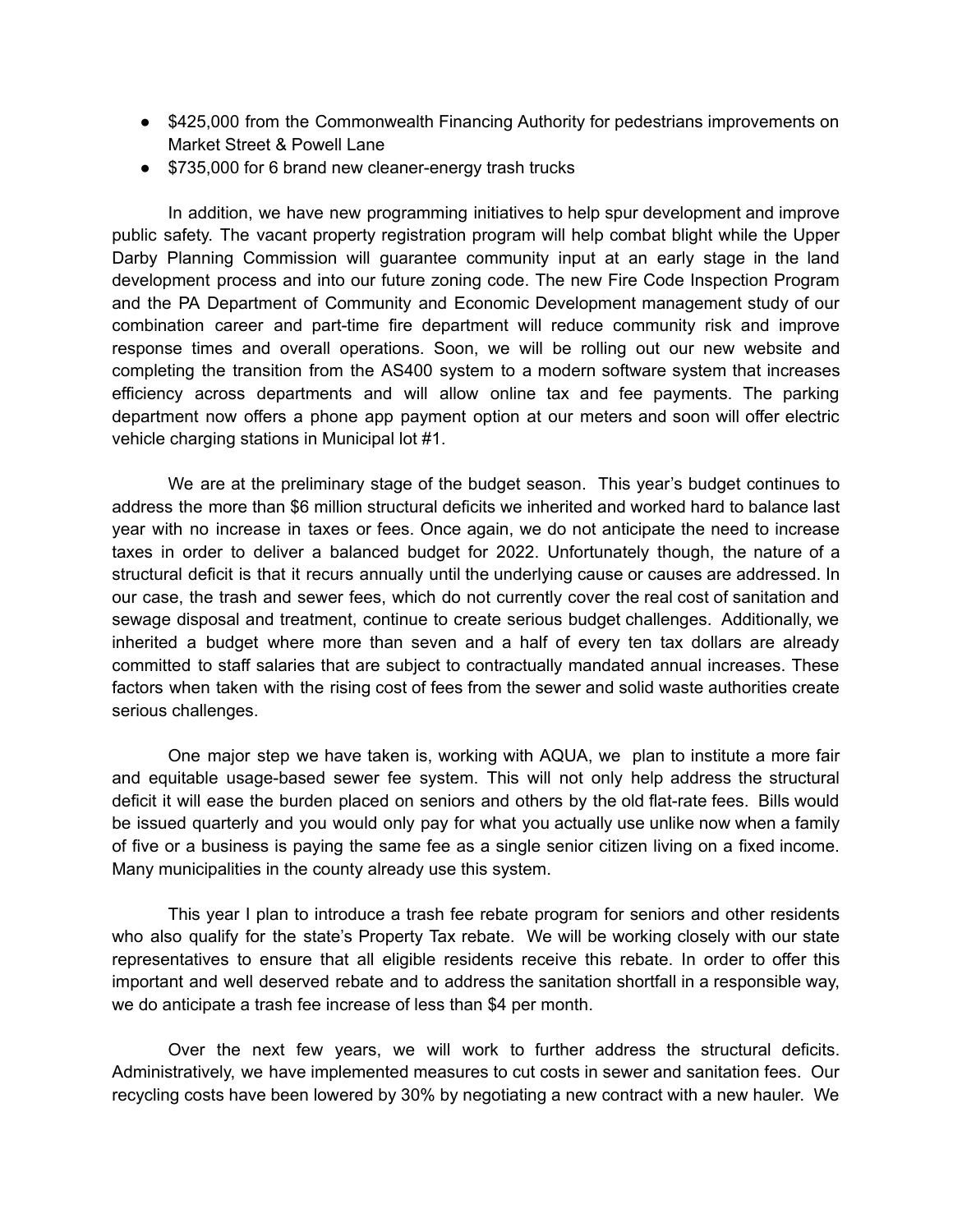instituted a weekly yard waste collection this year which diverts these materials from the trash stream. I encourage our residents to continue to keep plastic bags out of recycling bins and to participate in the yard waste collections.

Working with Council, we instituted a sewer lateral inspection ordinance which benefits new homeowners and will cut down on the infiltration and inflow which get measured and for which property owners pay. The roofs on the township building and the Watkins Center will soon be replaced and they will both have solar panels which will cut our electric costs. Measures such as these are just the beginning of our comprehensive plan to put Upper Darby on a more prosperous and financially sustainable course for the future.

Upper Darby has received American Rescue Plan money, as have most municipalities, to cover lost revenue due to COVID and to fund qualified projects mostly in the area of infrastructure. This ARP money cannot be used to cut taxes or temporarily offset other similar recurring expenses. It's primary purpose is to keep the economy moving by offsetting lost revenues due to the pandemic and it is important to note that the spending through this plan will be closely audited by the federal government. We do expect that a significant part of the funds will be used to address our revenue losses.

In our operating budget, in addition to the structural salary increases that are part of our contractual obligations to the four unions which form the bulk of our staff, we also have pension and post-employment health care mandates that are among the most expensive in the state. The 2022 budget reflects my commitment to continue a clear, accountable system that addresses long-standing structural deficits and builds the future of a vibrant Upper Darby. At the end of the process we will once again deliver a line-item budget to create transparency.

As another part of our ongoing effort to bring more transparency to the Upper Darby tax payers we are building on our already strong working relationship with the School District to untangle our balance sheets while still providing exceptional services and education to our shared populations. One major piece in this puzzle will be that the Township will begin to collect, as nearly every other municipality in the state does, half of the realty transfer taxes. While this will bring us more in line with how things are done in most other communities it will not nearly address all of our budget issues as it is simply one part of a complex financial relationship. As further evidence of our strong collaboration with the School district and our shared commitment to Upper Darby's future, we are continuing our strong support of their capital facilities improvement program which will enhance our children's education and benefit our entire community for decades to come.

The operating budget reflects our commitment to reinvest in our workforce with paid professional development, promotion-opportunities and a retooled Human Resources Division; we hired 19 new police officers this year, the most qualified and most diverse cohort in Upper Darby history and we're on track to make significant progress in our Fire Department early in 2022. For the first time in our history, we have also hired a Director of Community and Economic Development who brings a vast array of professional experience to help us grow and promote